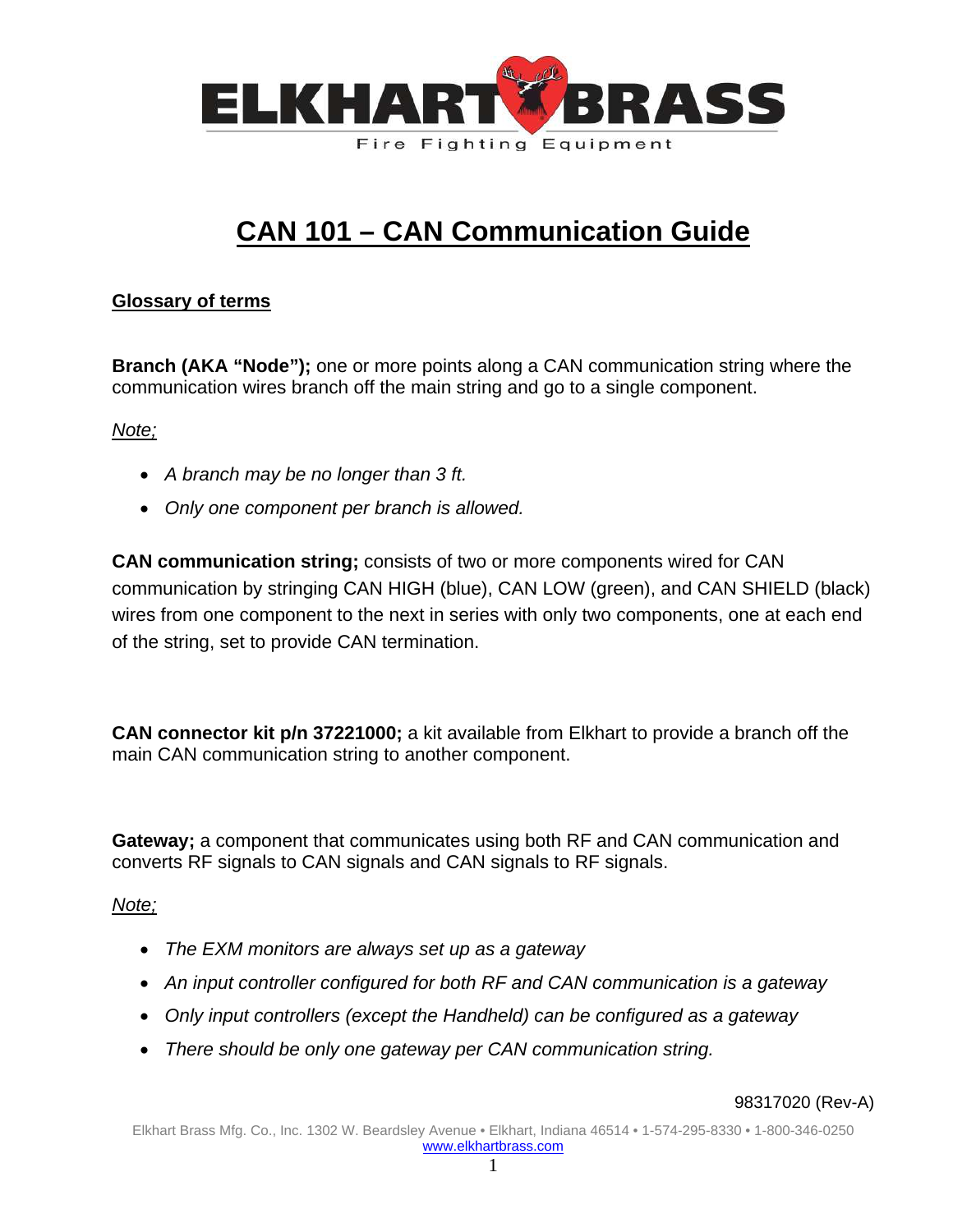**CAN Terminated;** a CAN communication setting that activates a latching relay\*\* to engage a 120 ohm resister to provide resistance between the CAN LOW and CAN HIGH wires in an Elkhart component intended to be placed at the end of a CAN communication string. *Note;*

- *All EXM monitors and Input controllers come preset to the CAN terminated setting and must have the setting changed using the configuration tool if the CAN terminated setting is not required.*
- *E3F valve controller (mounted in the gear-case cover) are not preset to the CAN terminated setting and must be changed to the CAN terminated setting using the EXM configuration tool if required. \*\* These controllers do not use a latching relay and require power to engage the resistor when set for CAN Termination, therefore the resistor can not be detected by measuring resistance across the CAN HIGH and CAN LOW terminals.*
- *The Position Feedback Display cannot be set to CAN Terminated and should not be used at the end of a CAN communication string.*
- *The E3F and E4F valve controllers and Position Feedback Display can only communicate via CAN. They must be wired to communicate via CAN with an input controller or a monitor.*

# **Examples of CAN communication strings for three different systems**

# **One controller all CAN communication (one string) system**

Since the EXM monitors and controllers are factory preset to CAN Terminated a system using an EXM monitor and one controller (Panel Mount or OEM Interface Module with Elkhart Joystick) can be installed and wired without having to use the EXM Configuration Tool to configure any of the components. Since the E3F actuated valve is factory preset to not Terminated and the Position Feedback Module can not be CAN Terminated one or the other or both may be added using CAN connector kits to branch off the CAN communication string between the EXM monitor and the controller without the need to configure the system.